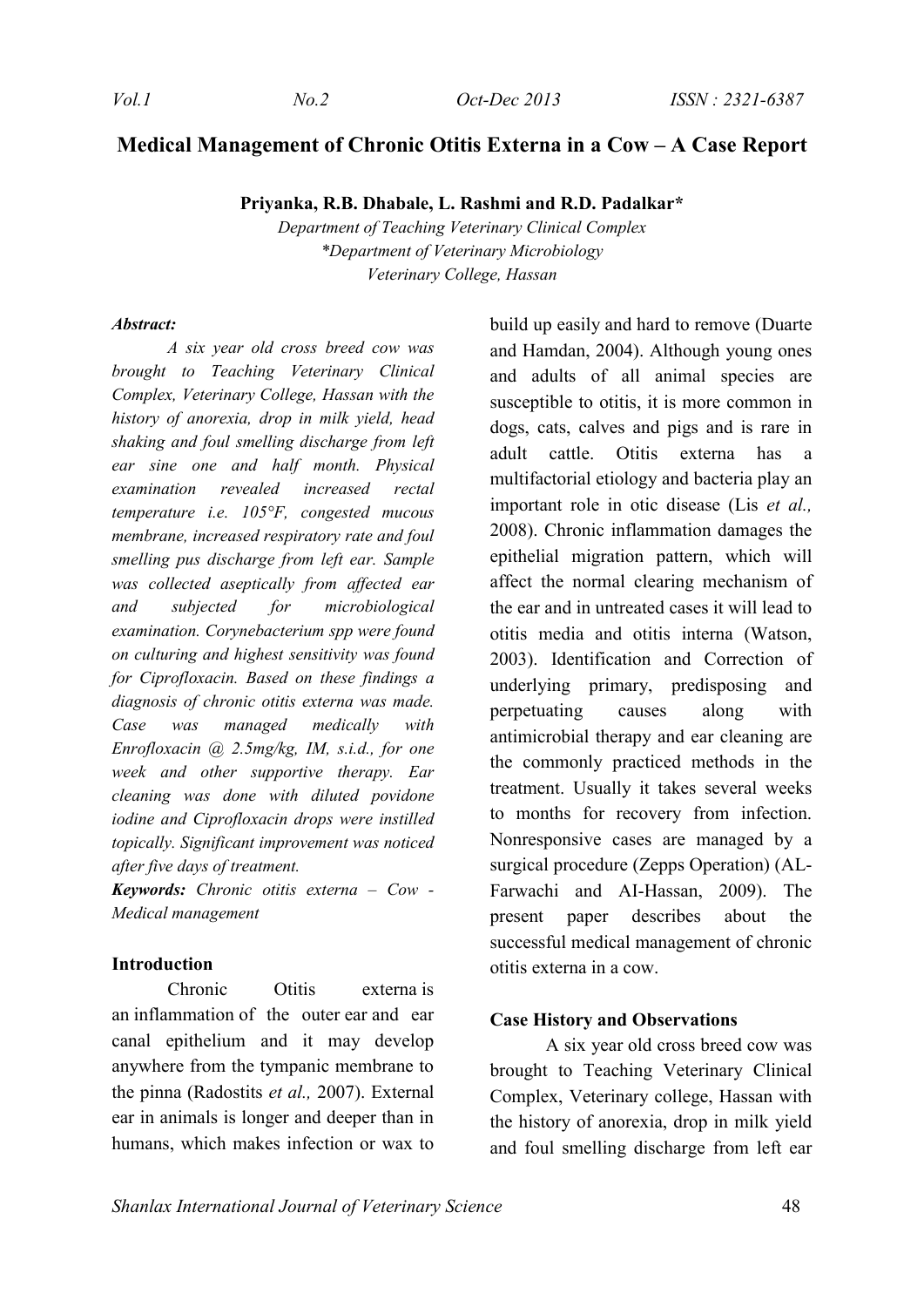sine one and half month. Increased rectal temperature (105°F), congested conjunctival mucous membranes, increased respiratory rate (32/min), repeated head shaking and foul smelling yellowish pus discharge from left ear (Fig. 1) were observed on clinical examination. Sample was collected aseptically from affected ear and was subjected for microbiological examination. *Corynebacterium spp* (Fig. 2) were found on culturing and highest sensitivity was found for Ciprofloxacin. Haematological findings (Haemoglobin = 12.6 g/dl, Packed Cell Volume =  $38\%$ , Total Erythrocyte Count = 6.14 X 106 cells/cmm, Total Leukocyte Count = 38,000 cells / cmm, Differential Leukocyte Count: Neutrophils = 75, Lymphocytes  $= 22$ , Monocytes  $= 2$ , Basophils = 1, Eosinophils = 0) revealed leukocytosis and Neutrophilia, which further suggested acute bacterial infection.



**Fig.1: Photograph showing yellowish pus discharge from ear**



**Fig.2: Photograph showing**  *Corynebacterium Spp* **(Pallisade appearance)**

### **Diagnosis and Treatment**

Based on all these findings a diagnosis of chronic otitis externa was made. Case was managed medically with Enrofloxacin @ 2.5mg/kg, IM, s.i.d., for one week and Meloxicam  $(a)$  0.5 mg/kg, IM, b.i.d., for three days. Ear cleaning was done with diluted povidone iodine and ciprofloxacin drops were instilled topically in the affected ear for one week. Rectal temperature was reduced to 103.2°F on second day of treatment and normal rectal temperature was observed on fourth day of treatment. Otic discharge was reduced from third day of post treatment. Significant improvement was noticed after five days of treatment.

## **Discussion**

Otitis externa is one of the most common disease process seen in small animal practice and young ruminants, but is rarely noticed in adult cattle (Yeruham and Elad, 1999). Otitis in present case might be attributed to the poor horn conformation. Poor horn conformation of cattle in tropical regions acts as predisposing factor by compressing or occluding the entrance of external ear canal (Shannon *et al.,* 2001). High rectal temperature, head shaking and foul smelling otic exudates were the major clinical signs observed in this case. AL-Farwachi and AI-Hassan, (2008 and 2009) observed similar clinical signs in sheep and calves suffering from otitis externa. *Corynebacterium spp* isolated from the present case are the normal commensal organisms. This finding is in accordance with the AL-Farwachi and AI-Hassan, (2008 and 2009) they stated that many of